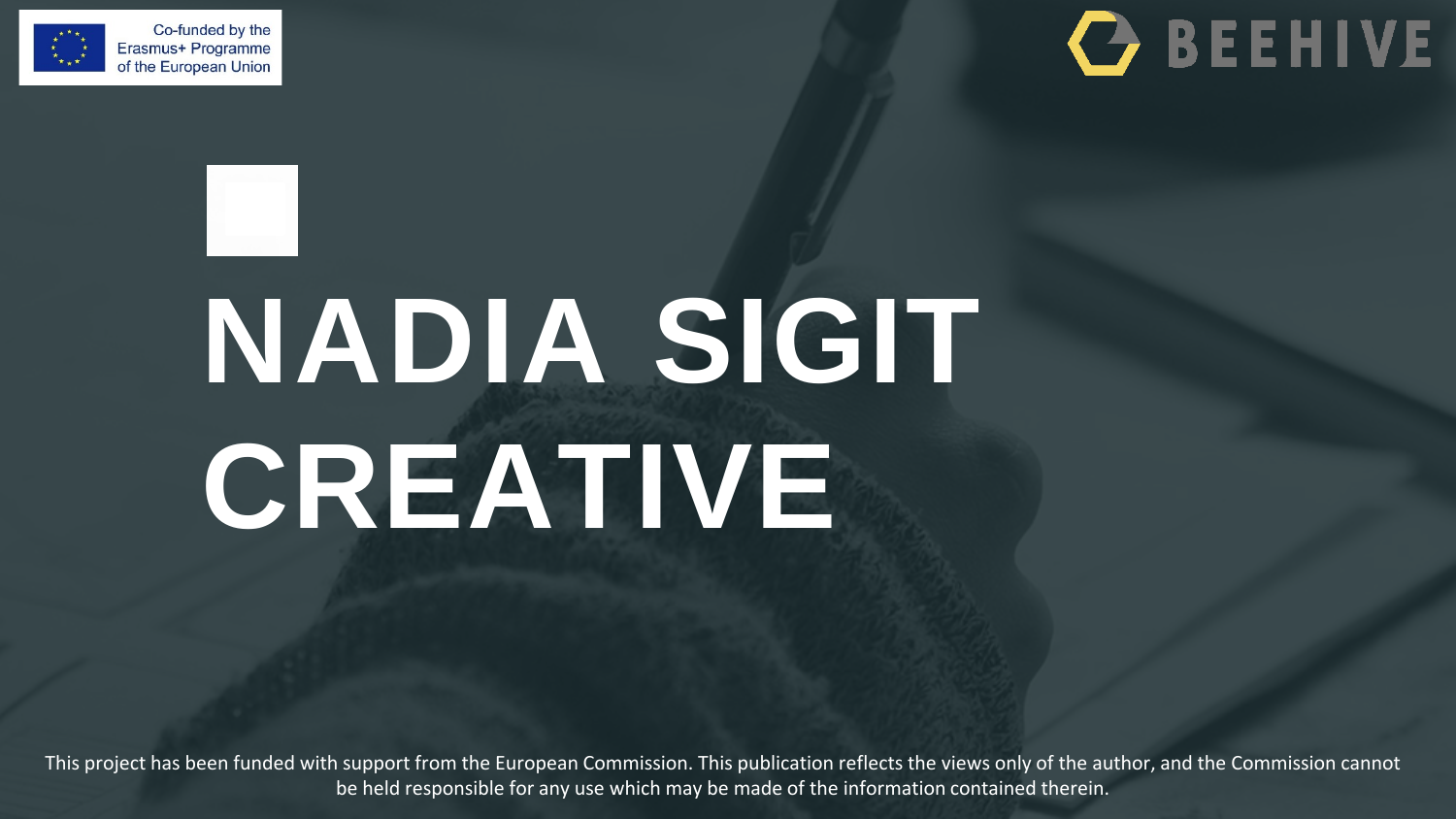

### **I just can't find t he w ords. I don't know w hat t o p ost t oday. My w ebsit e h as n o visit ors.**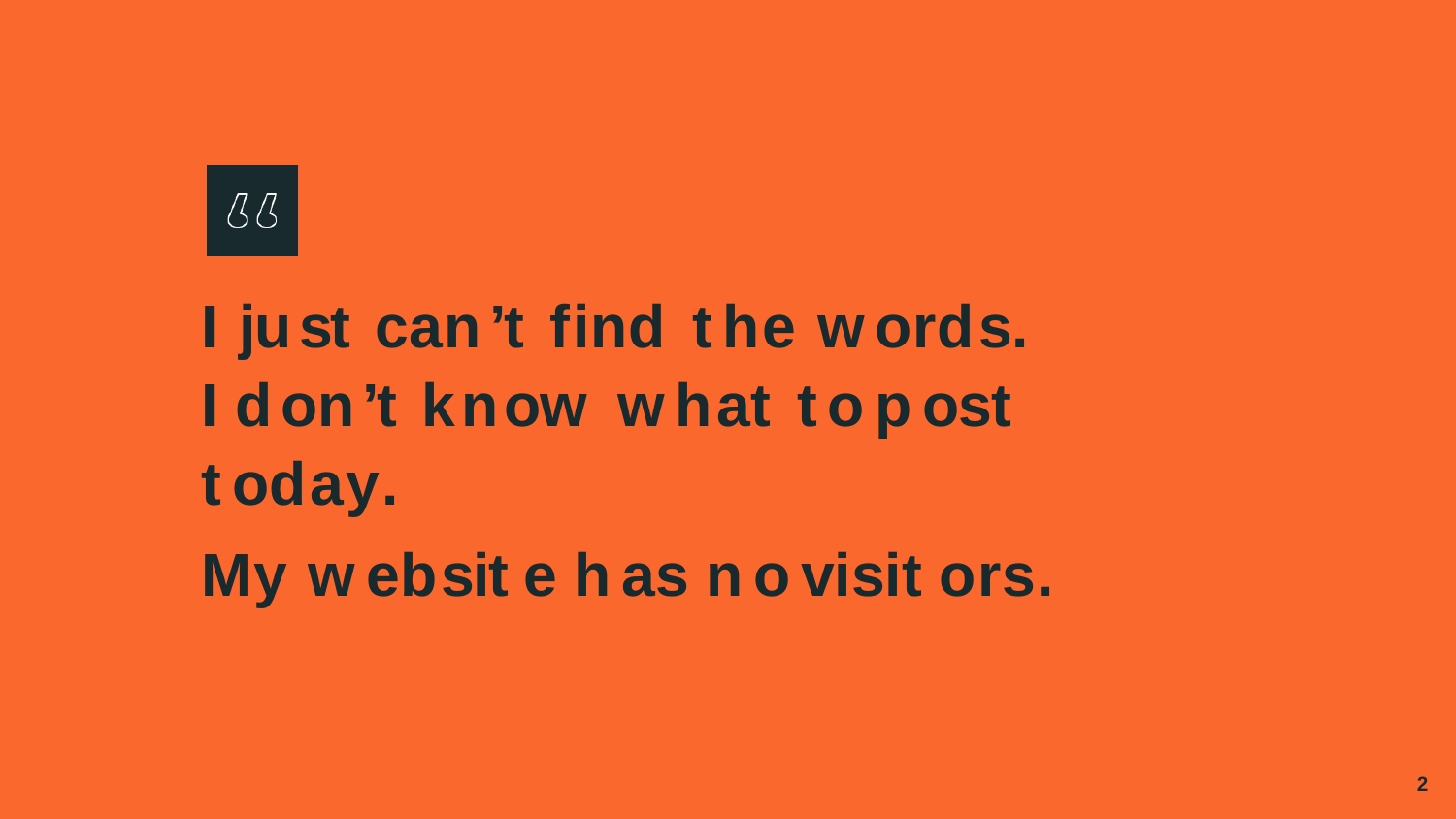## **THE PRO B LEM**

- How do I find a 'voice' for my business?
- Why aren't my social media posts converting?
- Can Google even see my website?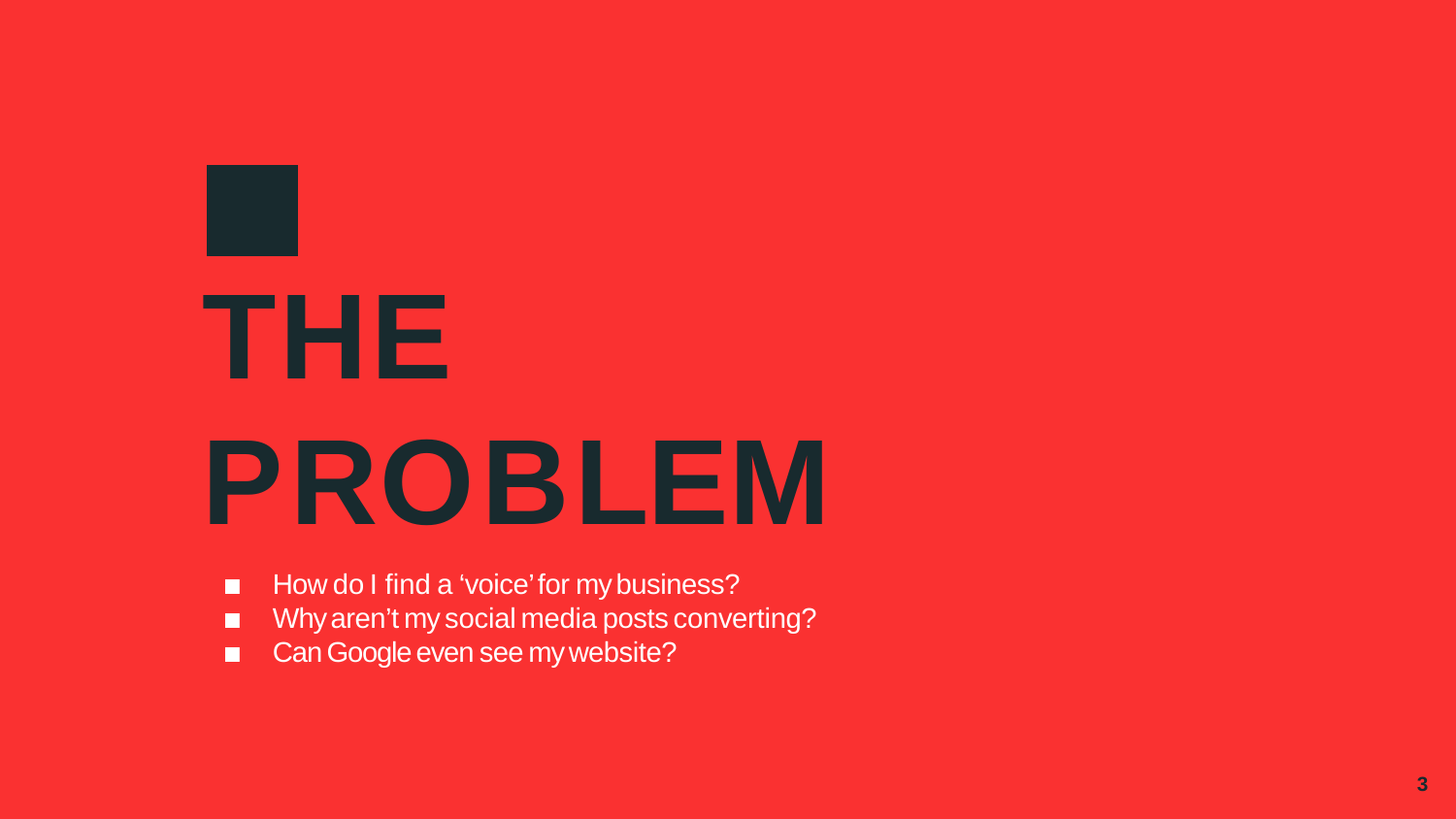

A one stop service for the modern-daymarketing needs of creative businesses

# SOLUITON

#### **A Creat ive Solution for Creative Businesses**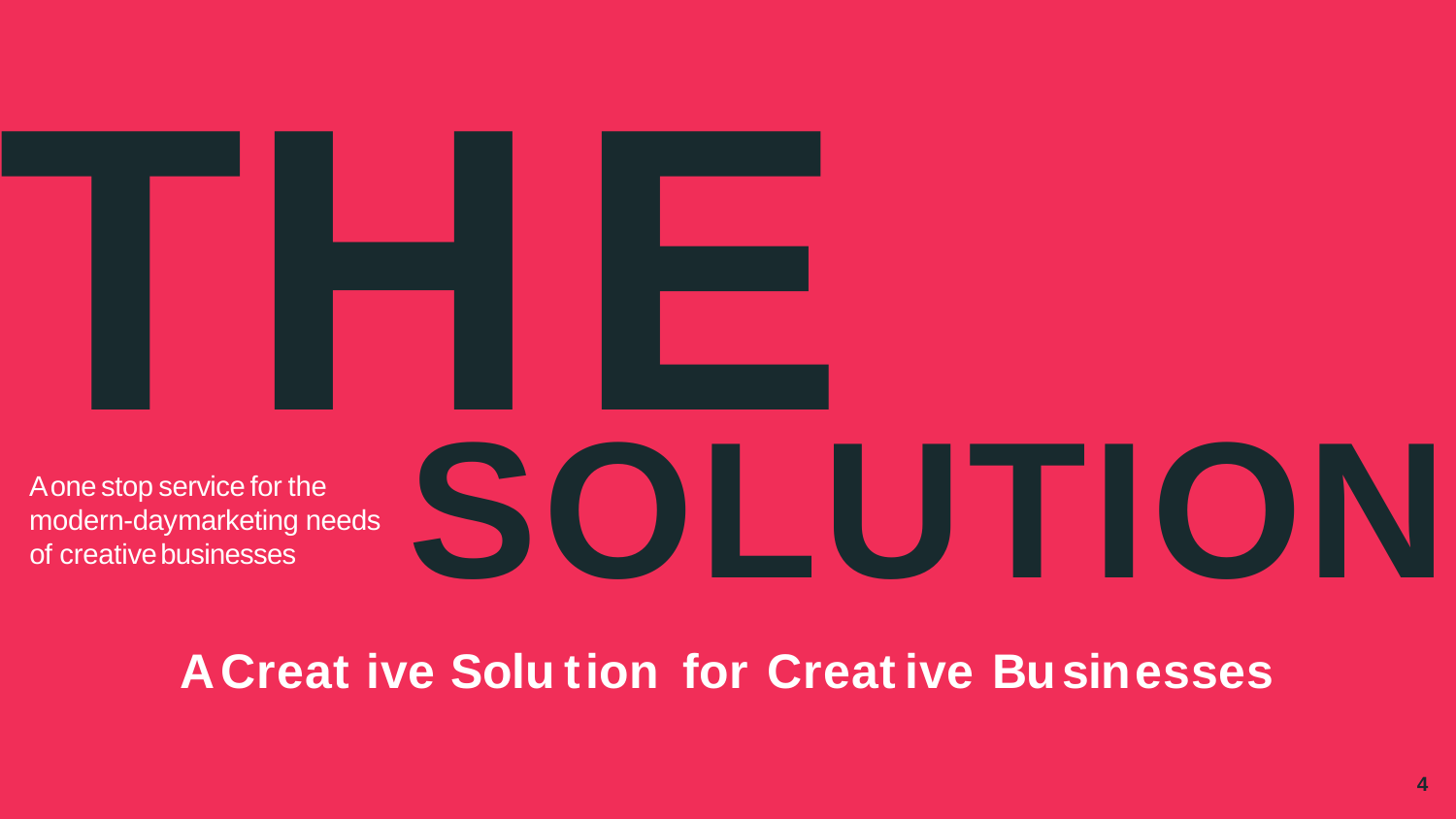### **SERVICES**



#### **Copyw riting**

For stellar 'about us' pag es, product descript ion s, advert isem ent s, and m ore.



#### **Social Media Managem ent**

Get t he perfect feed, raise brand aw areness, and convert likes int o bu siness.



#### **Strat egy**

Set the tone, m ap out values, and find out w hat m akes your brand unique.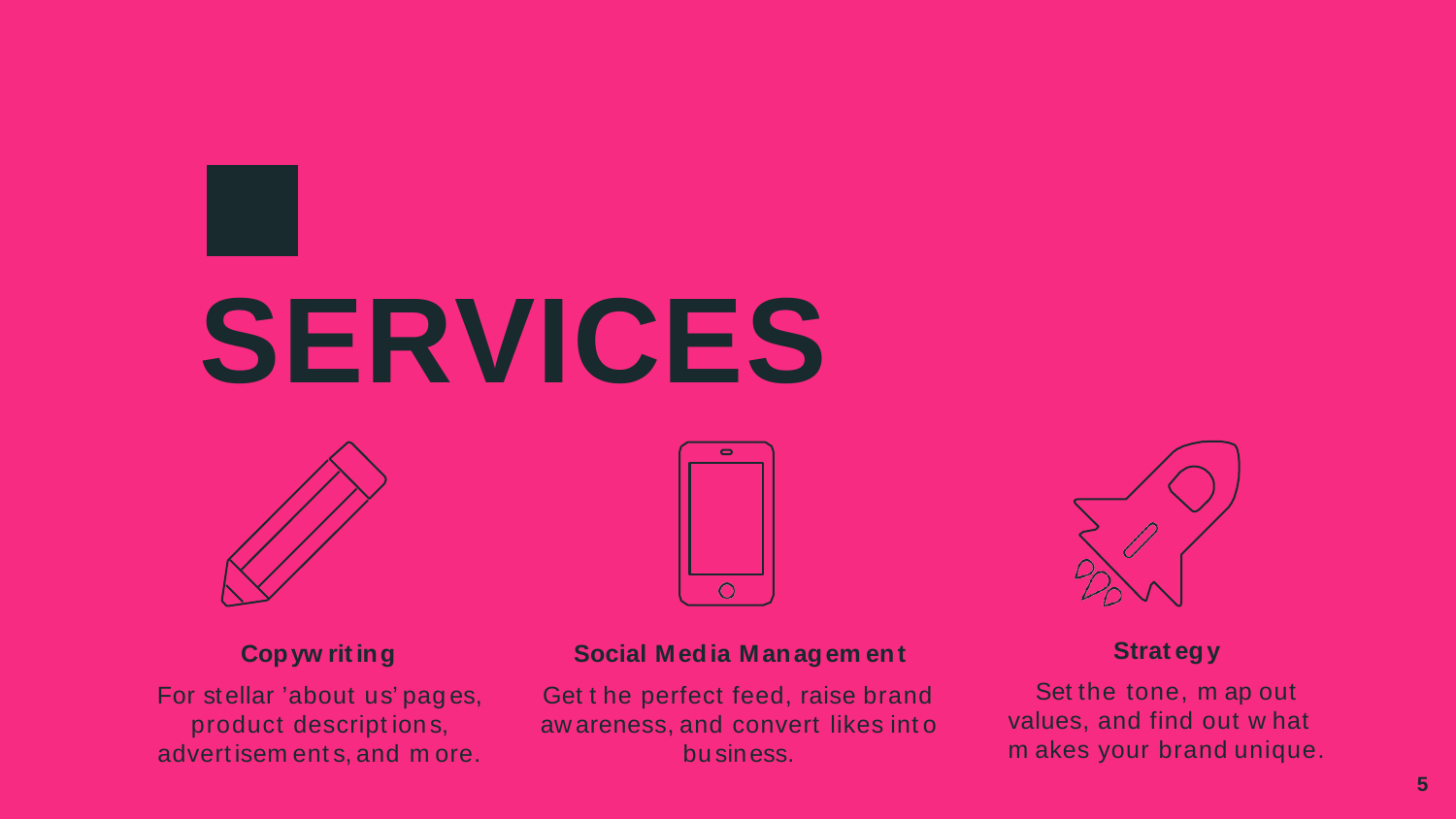## **COMPETITIVE** ADVANTAGE



High-quality tailorm ade service



Results oriented



**Efficient and cost** effective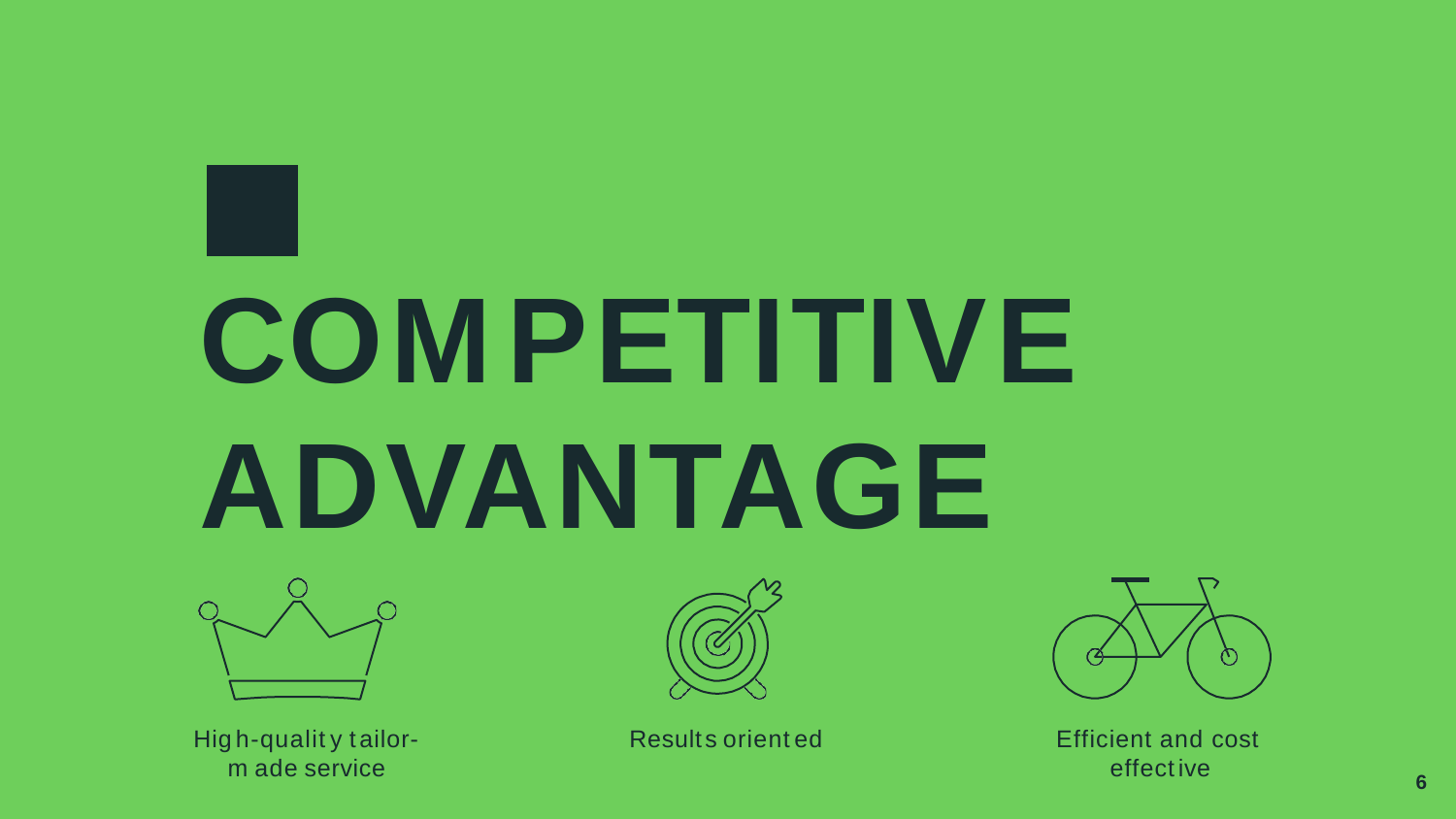TRAC-TION

thebridalworkshop.

ſn

At our atelier, everything starts with you. Based on your preferences, we show you an array of mock-ups for you to visualize, mix and match, and turn into designer-quality gowns.

After settling on an aesthetic, it's a matter of choosing the fabric, one-of-a-kind lace, and outlining the finer details.

In the busy process that is wedding planning, peace of mind is everything, so your dress comes with a fixed price and no unexpected surprises.

Ours is the bespoke and elegant, for the modern-day, efficient bride.

 $\left(\begin{smallmatrix} 0 & 0 \\ 0 & 0 \end{smallmatrix}\right)$ **R**  $(\mathsf{Food})$  $\circ$  $F(\mathbf{e}_i)$ Customer photo # Media Union Staff profile Surroundings Bokery HONG KONG **TAKEOVER** Food shot (with action) Candid shot Event/Promo

**UNION** 

**CORK&SCREW** 

Bruch on the lawn ÷ Nando  $\Rightarrow$ People Event Food 豆 Liferyle Facilities Wine concept

Scanned with

CamScanner



**A B** Liked by deadelias and 1,710 others unionjkt Everyone's happy corner;) #unionjkt #unionbakery

ſn.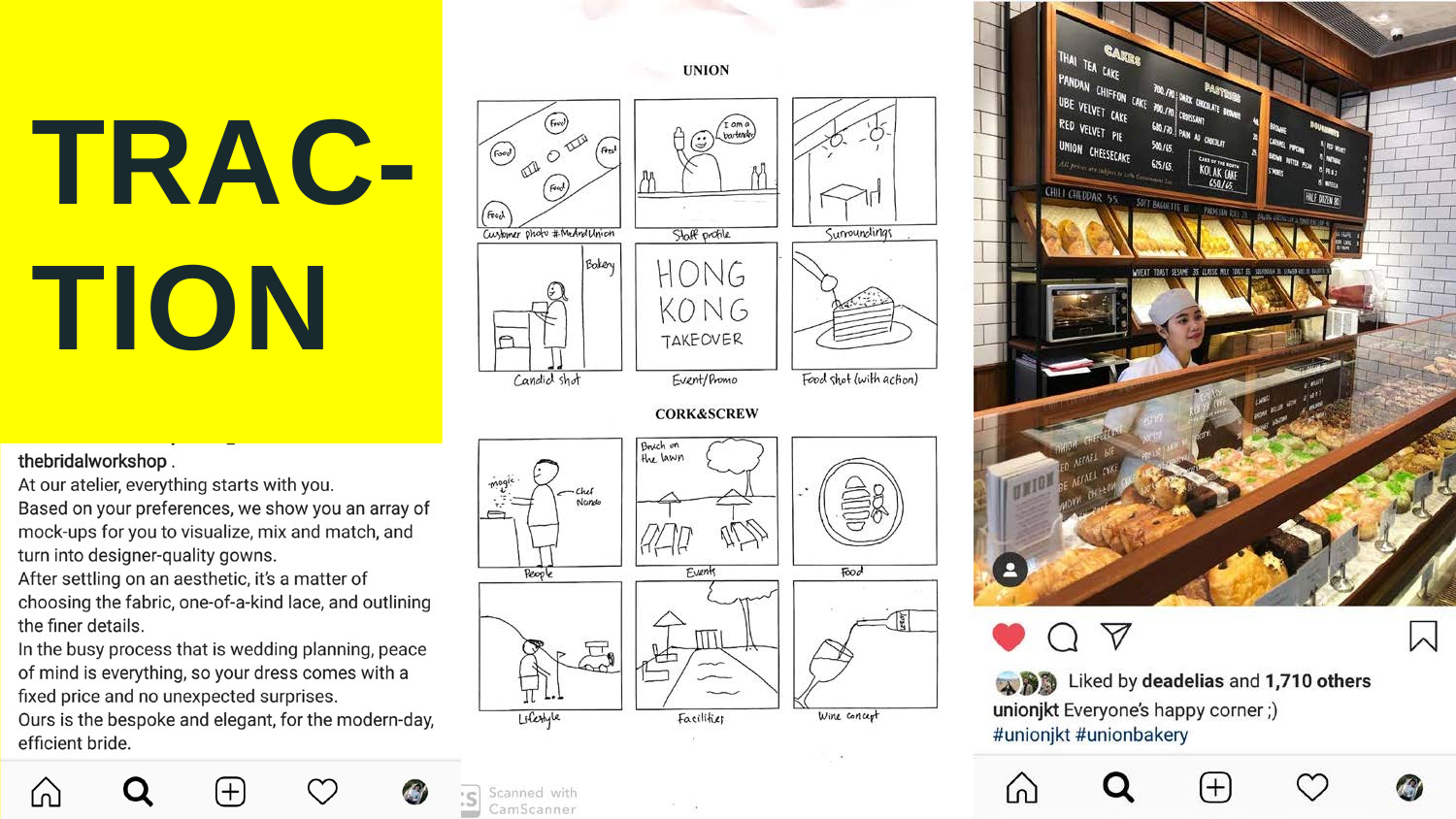## **MARKET VALUE**

### **112B\***

Fully-managed Instagram accounts per month in 3 major Indonesian cities

### **267B\***

Copywriting forwebsites, products,etc.in 3 major Indonesian cities

**8,203,826+**

Creative business in Indonesia

**\*In IDR 14,064 IDR=1USD**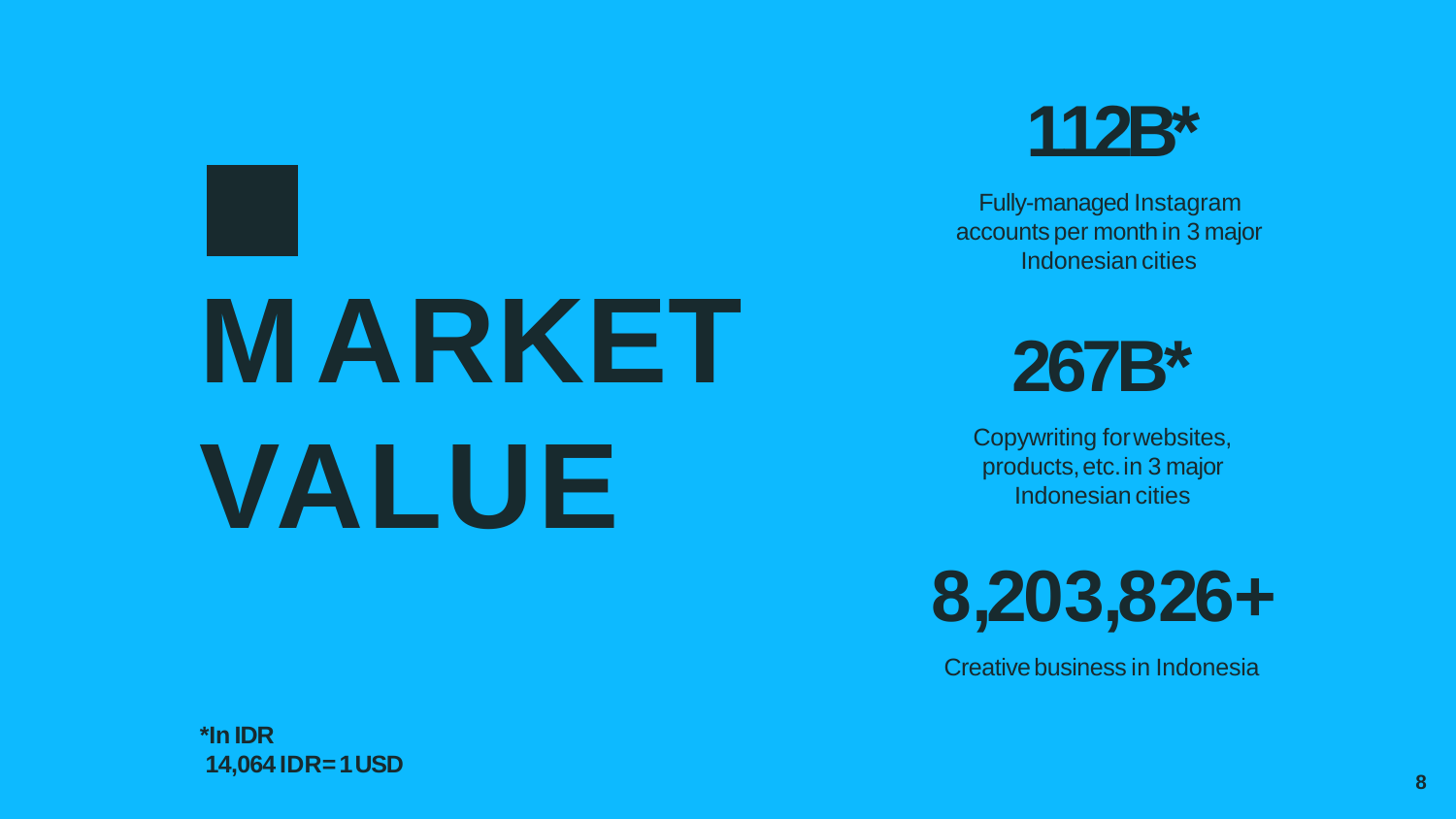## **FINANCES**

#### **Nad ia Sig it Creative**

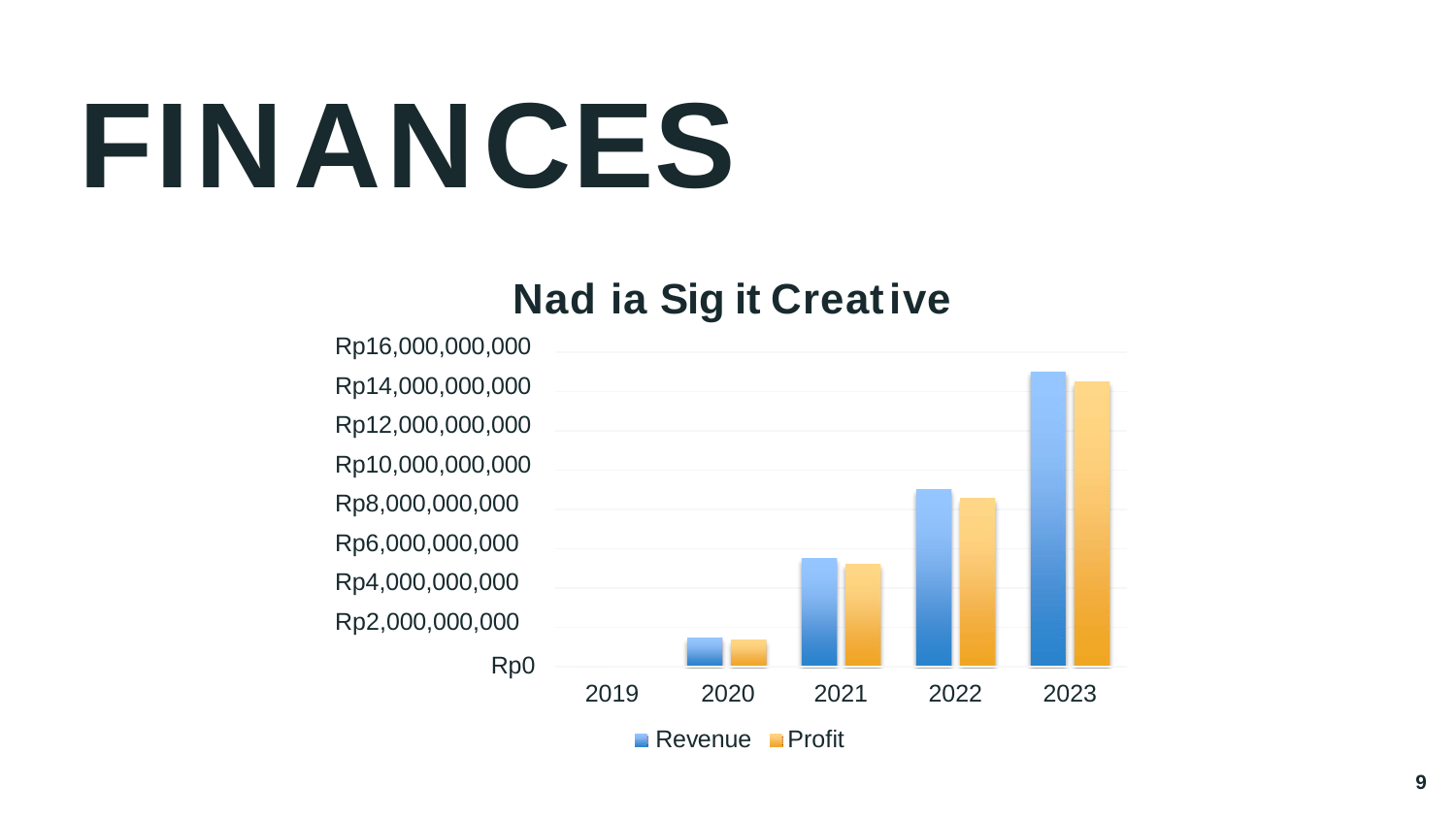### **FUTURE PLANS**